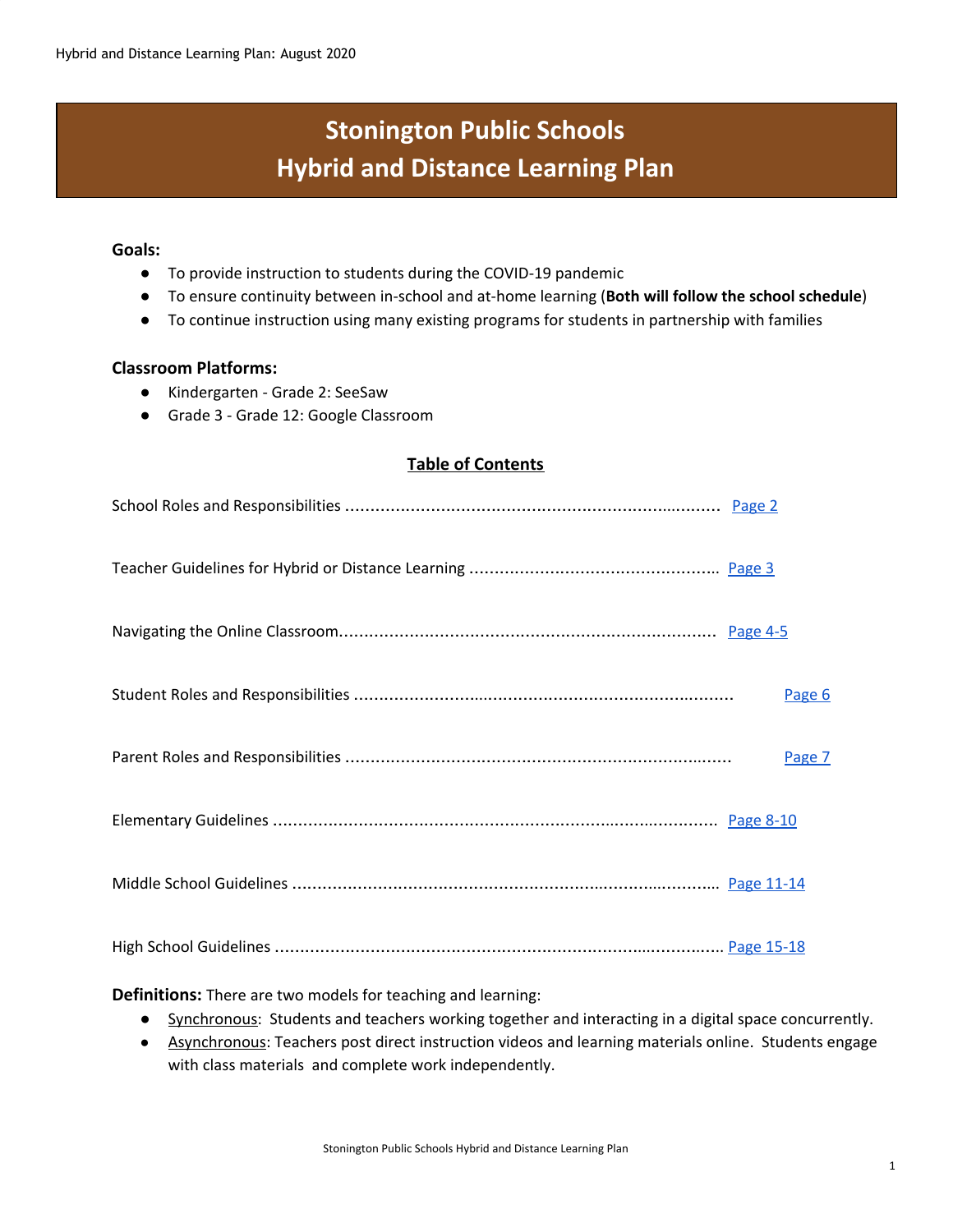<span id="page-1-0"></span>

|                                                         | <b>School Roles and Responsibilities</b>                                                                                                                                                                                                                                                                                                                                                                                                                                                                                                                                                                                                                                                                                                                                                                                                                                                                                                                                                                                                                                                                                                                                                                                                                                                                                                                                                                                                                             |
|---------------------------------------------------------|----------------------------------------------------------------------------------------------------------------------------------------------------------------------------------------------------------------------------------------------------------------------------------------------------------------------------------------------------------------------------------------------------------------------------------------------------------------------------------------------------------------------------------------------------------------------------------------------------------------------------------------------------------------------------------------------------------------------------------------------------------------------------------------------------------------------------------------------------------------------------------------------------------------------------------------------------------------------------------------------------------------------------------------------------------------------------------------------------------------------------------------------------------------------------------------------------------------------------------------------------------------------------------------------------------------------------------------------------------------------------------------------------------------------------------------------------------------------|
| Administration                                          | Create and distribute the Hybrid and Distance Learning Plan<br>Support faculty and students/families in a hybrid learning environment<br>Help teachers implement Hybrid and Distance Learning<br>Facilitate communication between teachers, students, and families<br>$\bullet$<br>All district updates will be delivered through the superintendent                                                                                                                                                                                                                                                                                                                                                                                                                                                                                                                                                                                                                                                                                                                                                                                                                                                                                                                                                                                                                                                                                                                 |
| Technology<br>Department                                | Provide at least one device per household as requested and possible<br>$\bullet$<br>Support faculty in a hybrid and distance learning environment<br>Provide written/video support to assist faculty using district identified resources<br>Provide maintenance and/or replacement for broken devices<br>$\bullet$                                                                                                                                                                                                                                                                                                                                                                                                                                                                                                                                                                                                                                                                                                                                                                                                                                                                                                                                                                                                                                                                                                                                                   |
| Curriculum<br>Team                                      | Create templates and guidelines for Hybrid and Distance Learning plans<br>$\bullet$<br>Hold regular online meetings with all teachers<br>Support faculty during the transition and implementation of the Hybrid and Distance Learning                                                                                                                                                                                                                                                                                                                                                                                                                                                                                                                                                                                                                                                                                                                                                                                                                                                                                                                                                                                                                                                                                                                                                                                                                                |
| <b>Teachers</b>                                         | Collaborate with members of your team or department to meaningful instruction<br>Use district curriculum and resources to communicate and deliver content<br>$\bullet$<br>Add your administrator, coordinator, and co-teacher to your Google Classroom<br>$\bullet$<br>Upload weekly agendas to Google Classroom Monday morning<br>$\bullet$<br>Follow the school's Hybrid and Distance Learning schedule<br>Be available for synchronous and asynchronous teaching and support for every scheduled period<br>Differentiate lessons to meet all students' needs<br>$\bullet$<br>Collaborate with special education staff (co-teacher or case manager) as necessary<br>$\bullet$<br>Make sure parents are aware which online resources your students will access.<br>Communicate with and provide timely feedback<br>Assess student work and record/post grades and progress.<br>$\bullet$<br>Record attendance in PowerSchool<br>Reach out to parents with concerns about attendance/participation, work completion, and any other<br>$\bullet$<br>behavioral/social-emotional concerns. Include counselors and case managers when applicable<br>Communicate with parents, as necessary (ex. email, Class Dojo, Instagram, etc)<br>Be available online for each class during the scheduled class time<br>Communicate with the technology department over any tech issues that arise (Help Desk)<br>Virtually attend meetings with Team/Curriculum/Admin as scheduled |
| Special<br>Education                                    | Communicate regularly with the subject or classroom teachers who teach the students on your caseload.<br>Communicate regularly with students on your caseload and/or their parents<br>Provide virtual support opportunities for students on your caseload<br>Complete a Daily Service Log for every student on your caseload<br>Provide a virtual resource blocks and direct instructional blocks, as scheduled                                                                                                                                                                                                                                                                                                                                                                                                                                                                                                                                                                                                                                                                                                                                                                                                                                                                                                                                                                                                                                                      |
| Interventionists<br>&<br><b>SLPs</b>                    | Communicate regularly with the subject/classroom teachers who teach the students on your caseload<br>Provide updated data in the RtI or IEP plan<br>Provide virtual support opportunities for students on your caseload/virtual service delivery<br>Complete a Daily Service Log for every student on your caseload<br>Provide a virtual resource block, as appropriate                                                                                                                                                                                                                                                                                                                                                                                                                                                                                                                                                                                                                                                                                                                                                                                                                                                                                                                                                                                                                                                                                              |
| Counselors<br>Social Workers<br>School<br>Psychologists | Serve as a liaison for communication with students/families in crisis<br>Provide resources for students and families to support them while they are away from school<br>Provide college and career readiness lessons through Naviance (HS)<br>Plan course selection<br>$\bullet$<br>Provide virtual support to students as needed in collaboration with families<br>Contact students who are not engaging in Hybrid and Distance Learning                                                                                                                                                                                                                                                                                                                                                                                                                                                                                                                                                                                                                                                                                                                                                                                                                                                                                                                                                                                                                            |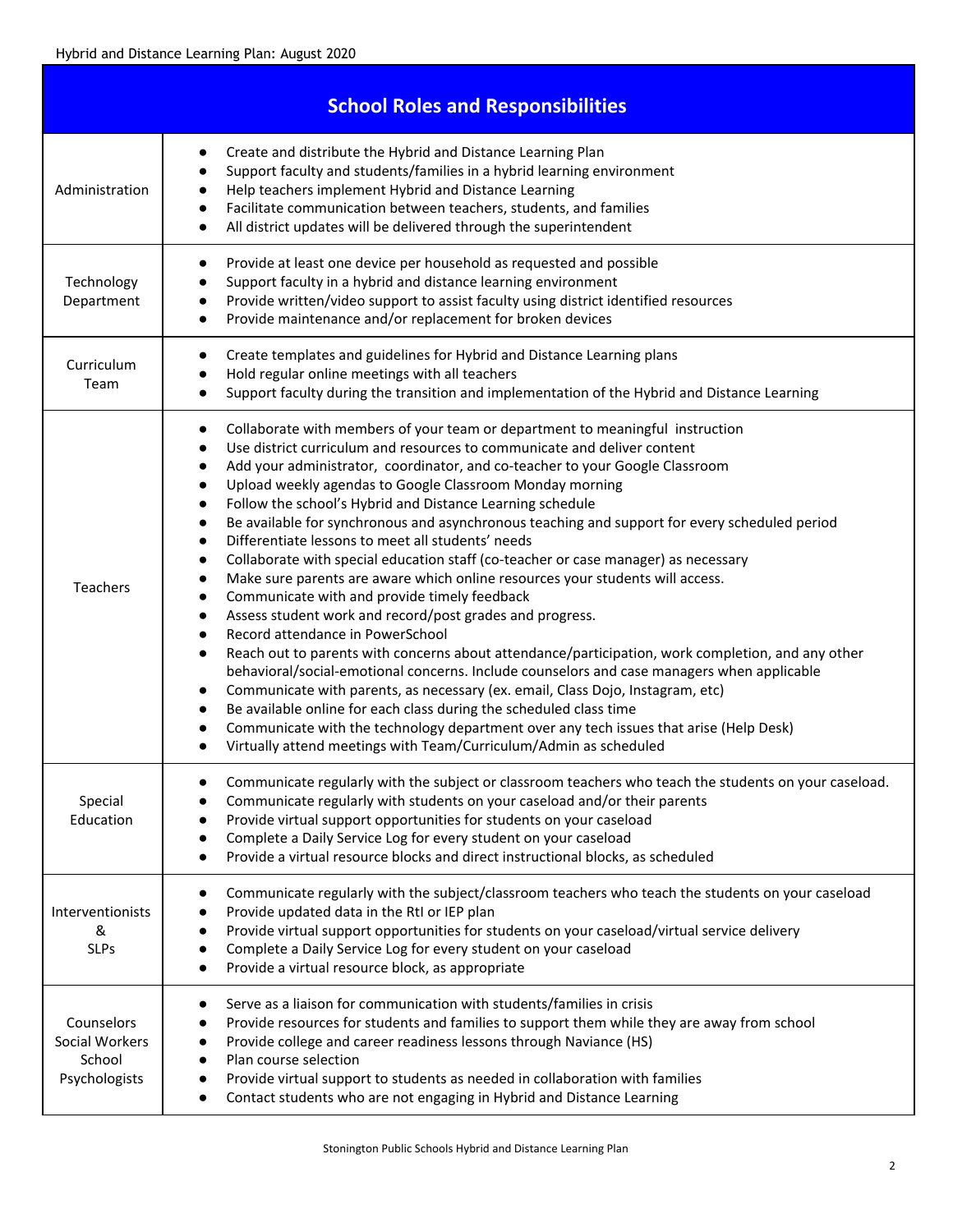<span id="page-2-0"></span>

|                    | <b>Teacher Guidelines for Hybrid and Distance Learning</b>                                                                                                                                                                                                                                                                                                                                                                                                                                                                                                                                                                                                                                                                                                                                                                                                                                                                                                                                                                                                                                                                                                        |
|--------------------|-------------------------------------------------------------------------------------------------------------------------------------------------------------------------------------------------------------------------------------------------------------------------------------------------------------------------------------------------------------------------------------------------------------------------------------------------------------------------------------------------------------------------------------------------------------------------------------------------------------------------------------------------------------------------------------------------------------------------------------------------------------------------------------------------------------------------------------------------------------------------------------------------------------------------------------------------------------------------------------------------------------------------------------------------------------------------------------------------------------------------------------------------------------------|
| Schedule           | Hybrid and Distance Learning will follow the school schedule<br>$\bullet$<br>Be available throughout the whole class period to meet with students and provide synchronous instruction<br>$\bullet$<br>and/or support<br>Attend meetings with Team/Curriculum/Admin<br>Check email a minimum of three times a day                                                                                                                                                                                                                                                                                                                                                                                                                                                                                                                                                                                                                                                                                                                                                                                                                                                  |
| Absences           | Record your absence in Aesop/Frontline (sub required)<br>$\bullet$<br>Set the "out of office" settings on your email<br>٠<br>Put a message on your Google Classroom/Seesaw<br>٠<br>Upload lessons into your Google Classroom/Seesaw<br>٠<br>Attendance will still be taken in each class (Method TBD)<br><b>Emergency Plans</b><br>If you have a colleague(s) teaching the same class, have them upload the assignments to your Google<br>$\bullet$<br>Classroom/Seesaw<br>Add this colleague as a co-teacher for your class(es)<br>$\circ$<br>If you are the only one teaching a specific class, have 2 days of emergency plans that can be uploaded<br>Classroom codes should be listed on these plans<br>$\circ$<br>An administrator/coordinator should be a co-teacher so they can upload the plan<br>$\circ$                                                                                                                                                                                                                                                                                                                                                 |
| Feedback           | Provide timely feedback, as it is essential to student learning<br>$\bullet$<br>Actively respond to questions and communications from students/families<br>$\bullet$<br>Update PowerSchool in a timely manner<br>$\bullet$                                                                                                                                                                                                                                                                                                                                                                                                                                                                                                                                                                                                                                                                                                                                                                                                                                                                                                                                        |
| Instruction        | Use district approved curriculum and resources to deliver instruction<br>$\bullet$<br>Complete a Unit Planning Template for each quarter of Hybrid and Distance Learning<br>$\bullet$<br>Post Weekly Agendas on Monday morning to inform students of all assignments/tasks (Gr. 3-12); Post daily<br>$\bullet$<br>agendas/checklists on Seesaw (Gr. K-2)<br>Follow the guidelines for time and schedule based on your grade level and subject area<br>٠<br>Provide synchronous learning for approximately 50% of the class period<br>$\bullet$<br>Ensure that differentiation is provided to meet all students' needs (IEP/504/RtI/Tier II)<br>$\bullet$<br>Provide students ample time to complete assignments<br>$\bullet$<br>Consider how to use gradual release of responsibility to enhance learning for students<br>$\bullet$<br>Make sure that all directions and due dates for tasks are clear and detailed<br>Collaborate with your grade level colleagues, interdisciplinary coordinators, and curriculum specialists<br>$\bullet$<br>regularly to plan instruction<br>Common courses will implement similar content and the same summative assessments |
| Offline Work       | Avoid requiring printing. All tasks should be completed on a device or uploaded as a picture<br>$\bullet$<br>Consider including offline activities in your lessons such as reading, engaging in discussions with a family<br>$\bullet$<br>member or friend remotely, writing in a journal, taking pictures and/or making a video<br>Arrangement for quarterly distribution of materials (books, supplies, kits, packets) will be determined at<br>$\bullet$<br>each school, if necessary                                                                                                                                                                                                                                                                                                                                                                                                                                                                                                                                                                                                                                                                          |
| Online<br>Learning | Use district supported platforms such as Google Classroom, SeeSaw, online textbooks, Google Drive, etc.<br>Create situations for students to interact with you and one another<br>Google Meet, responses in Google Classroom, Shared Google Docs, SeeSaw (K-2)<br>$\circ$<br>Provide a combination of synchronous and asynchronous learning opportunities as detailed by the district<br>based on your grade level and subject area<br>Students should be reminded of proper video conferencing guidelines and etiquette                                                                                                                                                                                                                                                                                                                                                                                                                                                                                                                                                                                                                                          |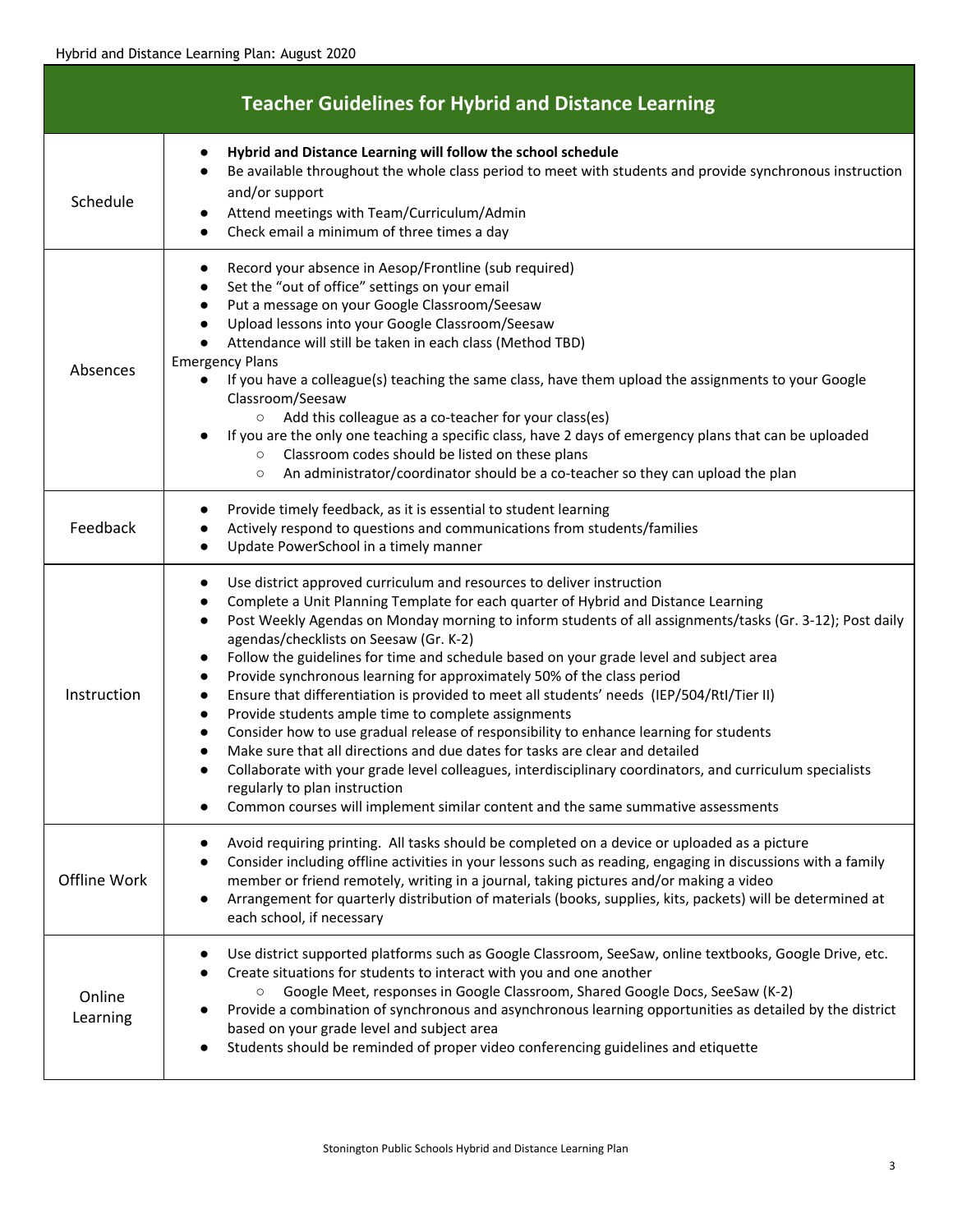<span id="page-3-0"></span>

|                                                       | <b>Navigating the Online Classroom</b><br><b>Guidelines for Teachers</b>                                                                                                                                                                                                                                                                                                                                                                                                                                                                                                                                                                                                                                                                                                                                                                                                                                                                                                                                                                                                                                                                                                                                                                                                                                                                                                                                                                                                                                                                                                                                                                                                                                                                                                             |
|-------------------------------------------------------|--------------------------------------------------------------------------------------------------------------------------------------------------------------------------------------------------------------------------------------------------------------------------------------------------------------------------------------------------------------------------------------------------------------------------------------------------------------------------------------------------------------------------------------------------------------------------------------------------------------------------------------------------------------------------------------------------------------------------------------------------------------------------------------------------------------------------------------------------------------------------------------------------------------------------------------------------------------------------------------------------------------------------------------------------------------------------------------------------------------------------------------------------------------------------------------------------------------------------------------------------------------------------------------------------------------------------------------------------------------------------------------------------------------------------------------------------------------------------------------------------------------------------------------------------------------------------------------------------------------------------------------------------------------------------------------------------------------------------------------------------------------------------------------|
| <b>The Online</b><br>Classroom<br><b>Environment</b>  | Your connection with students is critical, make time to reconnect with them<br>$\bullet$<br>Develop class routines and expectations for both in person and at-home learning<br>$\bullet$<br>Begin every class with a community building and/or SEL activity<br>$\bullet$<br>Maintain the ratio of genuine praise to correction as a target of 5:1<br>$\bullet$<br>Remember your audience may include viewers beyond your students, even though it should not!<br>$\bullet$<br>Review online tutorials with students at the beginning of the year and when appropriate<br>$\bullet$<br>Take time to review with students how to interact in the virtual environment<br>$\bullet$<br>using the chat feature<br>$\circ$<br>using the mute button<br>$\circ$<br>actively listening to their classmates<br>$\circ$<br>exiting the meeting immediately when it is finished<br>$\circ$<br>Parents should be invited as guardians, not as students on Google Classroom<br>$\bullet$<br>Protect student privacy especially identifying any special services<br>$\bullet$<br>Carefully plan core and supplemental learning sessions to protect the identity of students with<br>$\bullet$<br>504s and IEPs<br>Remember Tier II and Tier III instruction is part of the general education program and not special<br>$\bullet$<br>education, but parents may be sensitive about the visibility of their child receiving "extra<br>help"-those sessions can be by small group google invitation<br>As a mandated reporter, it you see/hear something in the background, it must be reported<br>$\bullet$<br>Do not record any meetings involving students<br>$\bullet$<br>Be the last one to exit a Google Meet session and delete the session code when the meeting is<br>$\bullet$<br>finished |
| <b>The Online</b><br>Content                          | For younger students new to Seesaw or Google Classroom, plan an activity such as a scavenger<br>$\bullet$<br>hunt, for them to demonstrate their ability to navigate within the platform<br>Be explicit with students about the "why" of what they are learning. Give them examples of<br>when they will draw upon this learning.<br>Consider Universal Design in planning your lessons to provide access for all students. IEP/504<br>$\bullet$<br>modifications and accommodations remain in place. Program managers will maintain an active<br>role in planning<br>Provide opportunities for your students to respond just-in-time<br>$\bullet$<br>Plan reciprocal learning experiences (e.g., students respond to a video clip they watched, a<br>$\bullet$<br>reading assignment they read, a question you posed to assess prior knowledge.)<br>Provide "chunked" assignments, checklists, timetables for students<br>$\bullet$<br>Include clearly descriptive directions that outline the specific learning target for the lesson<br>$\bullet$                                                                                                                                                                                                                                                                                                                                                                                                                                                                                                                                                                                                                                                                                                                                 |
| <b>Assessing</b><br><b>Student</b><br><b>Learning</b> | Build in some time up front to assess prior knowledge<br>$\bullet$<br>Allow for student choice in their demonstration of understanding-this is not only motivational for<br>$\bullet$<br>all learners, but builds in differentiation<br>Design learning opportunities and assessments centered around student interest<br>Provide opportunities for ungraded practice and feedback before assigning graded tasks                                                                                                                                                                                                                                                                                                                                                                                                                                                                                                                                                                                                                                                                                                                                                                                                                                                                                                                                                                                                                                                                                                                                                                                                                                                                                                                                                                     |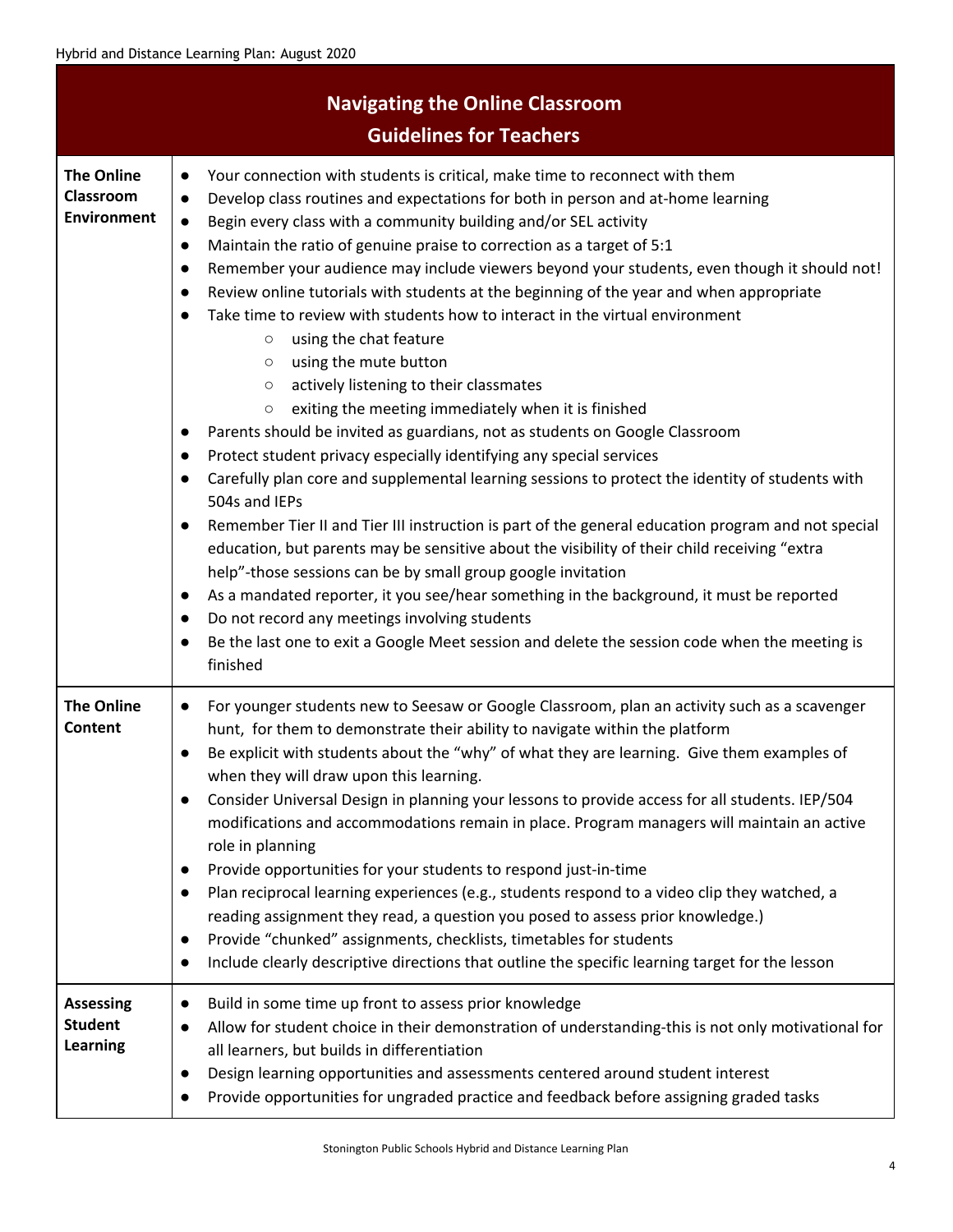|                                     | Provide feedback and time for editing written work with deadlines for each benchmark of the<br>$\bullet$<br>assignment<br>Consider and assign extended due dates to allow for flexibility<br>$\bullet$<br>Use multiple online resources to support student learning<br>Include clearly descriptive directions that outline the specific learning target for the assessment                                                |
|-------------------------------------|---------------------------------------------------------------------------------------------------------------------------------------------------------------------------------------------------------------------------------------------------------------------------------------------------------------------------------------------------------------------------------------------------------------------------|
| <b>Managing</b><br><b>Your Time</b> | Work with your IC, Coach, or Coordinator if you need any support with content, lesson planning,<br>$\bullet$<br>or resources<br>If you're feeling stressed, overwhelmed, or just need to talk, reach out to a colleague, mental<br>$\bullet$<br>health staff, or administrator<br>Stay healthy and schedule time to talk a walk or run, play a game with your family, or take a drive<br>$\bullet$<br>along the coastline |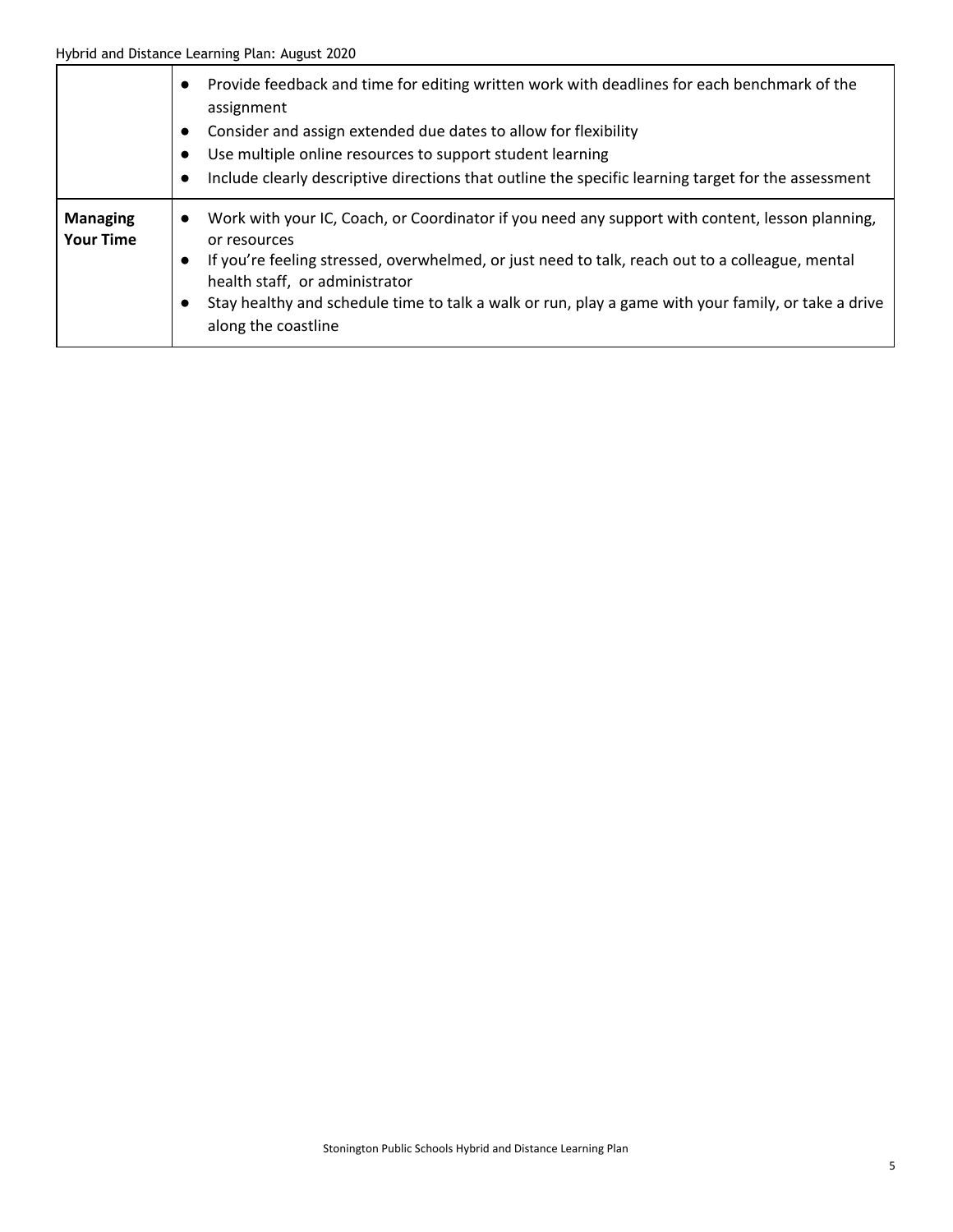# **Student Roles and Responsibilities**

<span id="page-5-0"></span>Actively engage in Hybrid and Distance Learning by:

- Reading and signing the Hybrid and Distance Learning Plan Acknowledgement Contract
- Reviewing all Google Classroom/ SeeSaw agendas every Monday morning
- **● Checking in to each scheduled class on time**
- Reviewing technology tutorials for proper procedures
- Establishing daily routines for engaging in the learning experiences
- Identifying a space in your home where you can work effectively and successfully
- Being responsible for independent learning and maintaining a positive growth mindset
- Engaging in all learning with academic honesty
- Being an advocate and communicating with your teachers if you cannot meet deadlines or require additional support
- Complying with School Internet Safety policies including expectations for online etiquette
- Completing assignments by the posted deadlines

| For questions about                                                                                                                             | <b>Contact</b>                                                                                                 |
|-------------------------------------------------------------------------------------------------------------------------------------------------|----------------------------------------------------------------------------------------------------------------|
| a course, assignment, or resource                                                                                                               | the relevant teacher                                                                                           |
| help with research or how to use online resources                                                                                               | the relevant teacher or library media specialist                                                               |
| a technology related problem or issue related to a lesson<br>or assignment                                                                      | the relevant teacher                                                                                           |
| a technology related problem or issue with the<br>device/hardware (examples: broken microphone or<br>camera, cracked screen, lost charger, etc) | the District Office at 860-572-0506 ext. 2154<br>(a parent/guardian should be the one doing the<br>contacting) |
| a personal, academic or social-emotional concern                                                                                                | your assigned counselor/mental health staff                                                                    |
| special education/504 programs and support                                                                                                      | special education/504 case manager                                                                             |

#### **Online Etiquette for Distance Learning:**

- Charge your device or have it plugged in
- Use earbuds or headphones
- Follow School Dress Code
- Join each class on time
- Sit at a table/counter with minimal distractions in the background
- Stay muted until it is your turn to talk
- Leave the meeting when it is concluded
- School and classroom behavior rules apply to online meetings

#### **Links for Schools' Technology Guidelines, Dress Codes, and Academic Integrity Guidelines:**

DMS [Handbook](https://drive.google.com/file/d/1_gZ76DhQB_5ksiuqEy2lr0rwCVV6K26b/view) WVS [Handbook](https://docs.google.com/document/d/1jlIojpTOKDNjlBaL47wtGhJI2UNJDEtLduahutRcPs4/edit) SMS [Handbook](https://drive.google.com/file/d/119i5VoGX-WmuBEvhlv3ZlyIwvsHKAM_n/view) SHS [Agenda](https://www.stoningtonschools.org/schools/stonington-high-school/students/agenda) [Academic](https://docs.google.com/document/d/1lSOc02Bl-GIoVG7QAXg_M35RWPD2n-rdrCoouk9GCN8/edit?usp=sharing) Integrity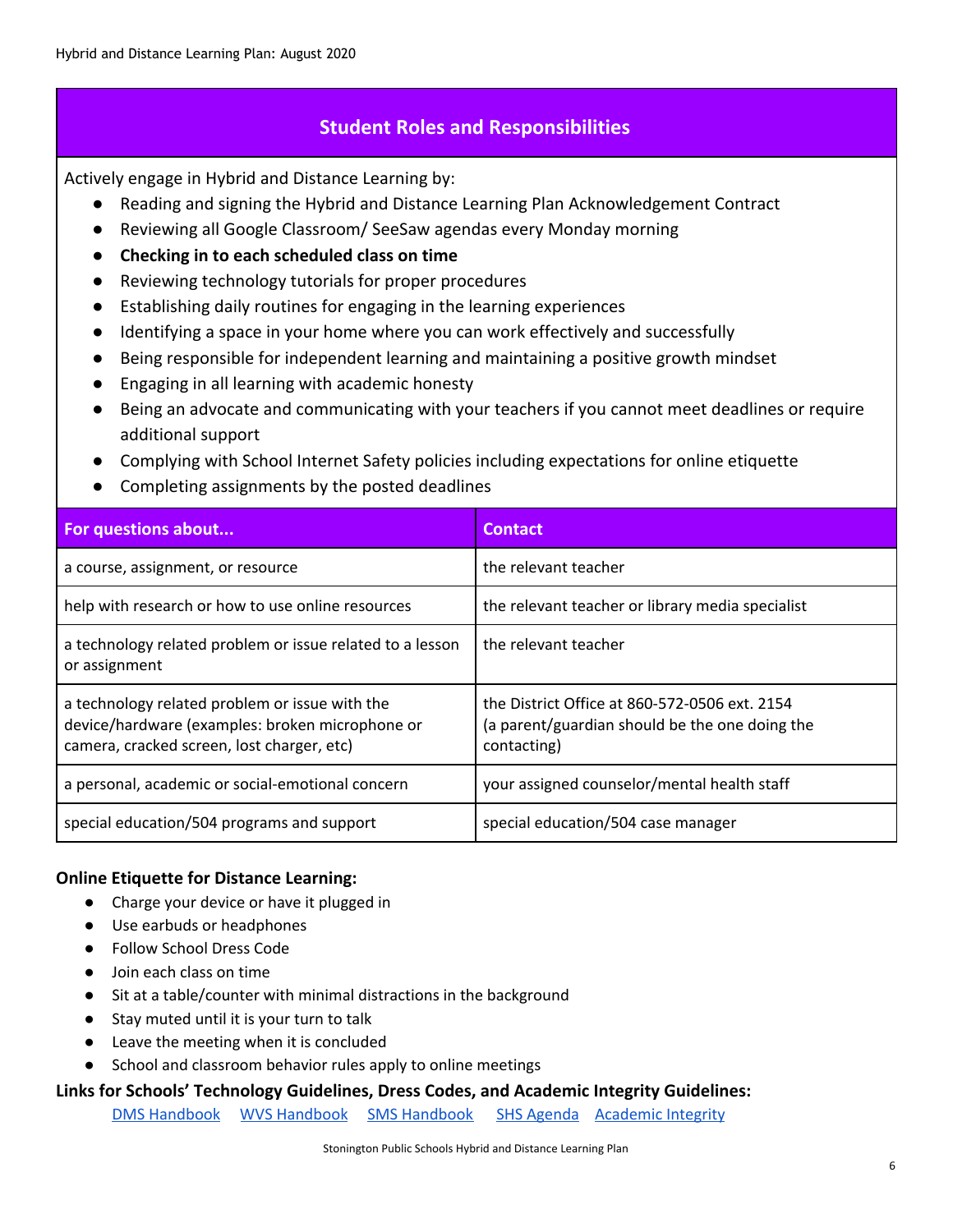## **Parent Roles and Responsibilities**

<span id="page-6-0"></span>Provide support for your children by:

- Reading and signing the Hybrid and Distance Learning Plan Acknowledgement Contract
- Establishing routines and expectations
- Defining the physical space for your child to study
- Monitoring and/or engaging in communications from your child's teachers
- Reviewing technology tutorials
- Beginning and ending each day with a check-in
- Taking an active role in helping your child process his/her learning
- Establishing times for quiet and reflection
- Encouraging physical activity and/or exercise
- Remaining mindful of your child's stress or worry
- Keeping your child social, but set rules around their social media interactions

| For questions about                                                                                                                             | <b>Contact</b>                                                                                              |
|-------------------------------------------------------------------------------------------------------------------------------------------------|-------------------------------------------------------------------------------------------------------------|
| a course, assignment, or resource                                                                                                               | the relevant teacher                                                                                        |
| a technology related problem or issue related to a<br>lesson or assignment                                                                      | the relevant teacher                                                                                        |
| a technology related problem or issue with the<br>device/hardware (examples: broken microphone or<br>camera, cracked screen, lost charger, etc) | the District Office at 860-572-0506 ext. 2154<br>(a parent/guardian should be the one doing the contacting) |
| a personal, academic or social-emotional concern                                                                                                | your child's assigned counselor/mental health staff                                                         |
| other issues related to at-home learning                                                                                                        | the school principal or assistant principal                                                                 |
| special education/504 programs and support                                                                                                      | special education/504 case manager                                                                          |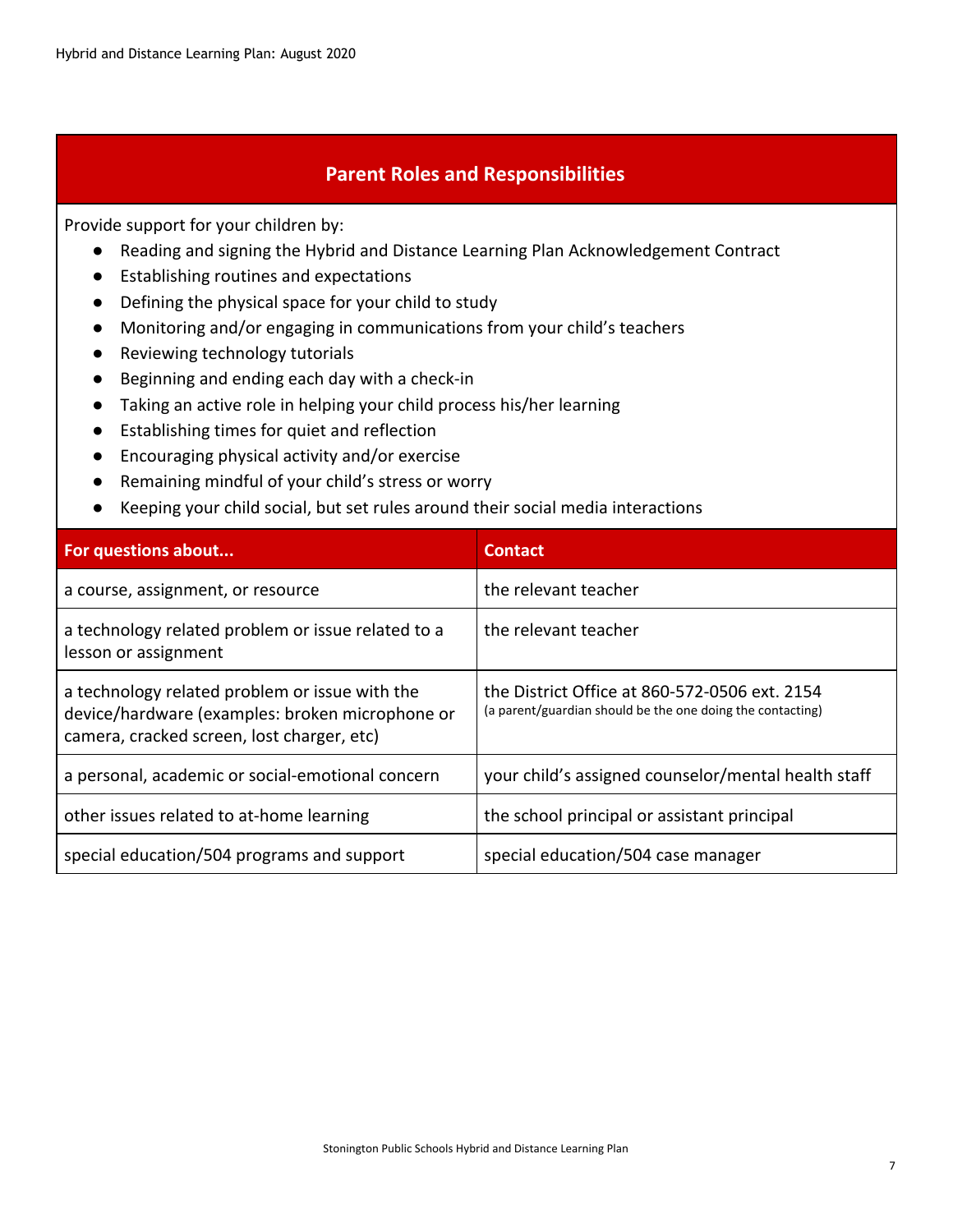# **Elementary**

#### <span id="page-7-0"></span>**Priorities:**

- Learning will be focused around prioritized curriculum content that will be outlined in Planning and Triage Templates
- Hybrid and Distance Learning planning agenda templates will be completed by 3:00pm each Friday. Collaboration with grade level teachers providing in-school instruction to coordinate and maintain similar pace and instructional content.
- For teachers in grades K-2, daily checklists will be sent to students through the inbox feature of Seesaw
- For teachers in grades 3-5, the weekly agenda/checklist will be posted to Google Classroom by 8:00am Monday. It will also be emailed to parents.
- Attendance will be taken during the beginning of the first live session of the day and will be recorded in PowerSchool
- Students in grades K-5 will have a minimum of 3 synchronous learning sessions a day. Teachers will have at least 1 whole group live session per day. Other sessions may be whole group instruction or small group instruction depending on the topic and age of students.
- Social Emotional learning will take place at least twice a week (Mondays and Fridays) in a whole group setting.
- All students will receive WIN/YOU Block instruction at least twice a week for 15-30 minutes each session. During this time, teachers will provide targeted instruction or activities for intervention or extension.
- Students will have both online and off-line learning activities during distance learning days.
- The primary tools for communication between teachers and families will be SeeSaw or Google Classroom and parent provided email addresses.
- Parents can request change from hybrid option to distance learning option (vice versa) but must give school 1 week to accommodate their request.
- Families wishing to change from the distance learning option to hybrid option should understand the following:
	- Your child may be assigned a NEW teacher when switching to hybrid model
	- $\circ$  Class placement will be based on availability in the classroom and cohort will also be assigned based on availability (not based on last name). Parents will NOT get to pick which cohort their child is assigned. **\*Please note we have strict class sizes in order to maintain 6' physical distance for students.**
- In the distance learning option, synchronous and asynchronous instruction will occur on all 5 days. Small group instruction will be provided for all distance learning students throughout each week.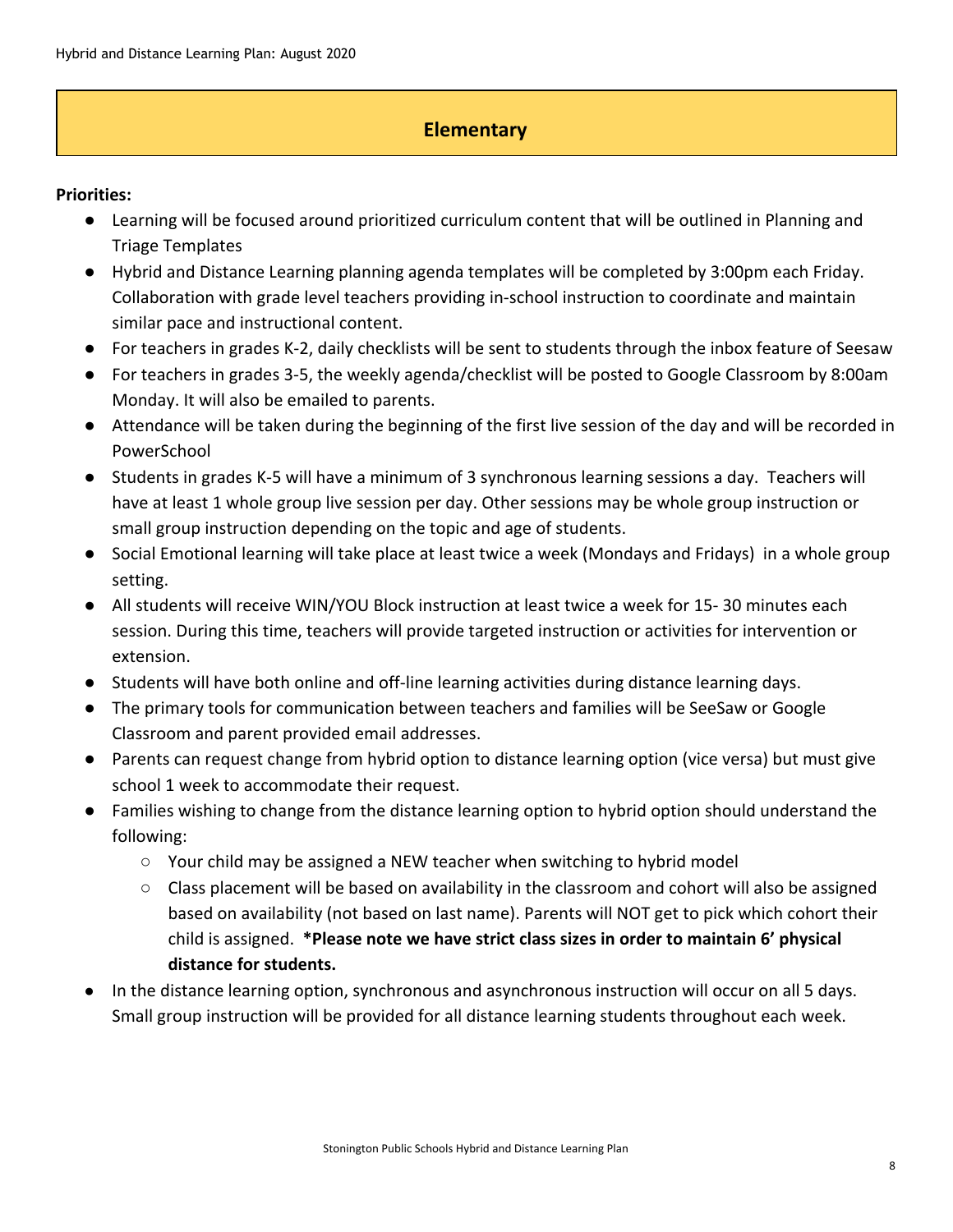#### **Examples of synchronous and asynchronous learning scenarios:**

#### **All classes will have at least one mask and movement break**

| <b>ELA Example</b>                                   | <b>Math Example 2</b>                                    |
|------------------------------------------------------|----------------------------------------------------------|
| 15 min: Attendance/ Morning Meeting/Community        | 15 min: Attendance/ Morning Meeting/Community            |
| Building/Social-Emotional Learning (S)               | Building/Social-Emotional Learning (S)                   |
| 15-25 min: Whole Group ELA (S)                       | 15-25 min: Whole Group Math (S)                          |
| 40-60 min: Independent work and/or small group       | 40-60 min: Independent work and/or small group           |
| instruction/support (A)                              | instruction/support (A)                                  |
| 15-30 min: Intervention Block (You/Win) (A)          | 15-30 min: Intervention Block (You/Win) (A)              |
| *SS 1 time a week                                    | *Science 1 time a week                                   |
| Synchronous learning will occur for 30-45 minutes of | Synchronous learning will occur for 30-45 minutes of the |
| the 110 minute block.                                | 110 minute block.                                        |
| *Students receiving Tier 2 & 3 instruction will have | *Students receiving Tier 2 & 3 instruction will have     |
| additional synchronous learning time.                | additional synchronous learning time.                    |

# **Teacher/Student Day Hybrid Option- Sample Schedule**

# SPS [Elementary](https://docs.google.com/document/d/1zGIPHR5mDavSMgAlIY5LXwBj7TtzKiPQdI29EOsK_D0/edit?usp=sharing) Hybrid Option Sample Schedule

The purpose of the schedule linked is to serve as a sample of what your day would look like based on the instructional guidelines. Please note this schedule will be modified by grade level and could be adjusted at any time.

# **Teacher/Student Day Distance Learning Option- Sample Schedule**

# SPS [Elementary](https://docs.google.com/document/d/1K9esTCUih3yRlLAIMO5YIo3jJg10cGrmhYBy5M2qsJU/edit?usp=sharing) Distance Learning Option Sample Schedule

\*The distance learning option schedule is based on having a distance learning teacher, not assigning students to a teacher already assigned to the hybrid model. This will be revisited and adjusted once the final survey results are *evaluated.*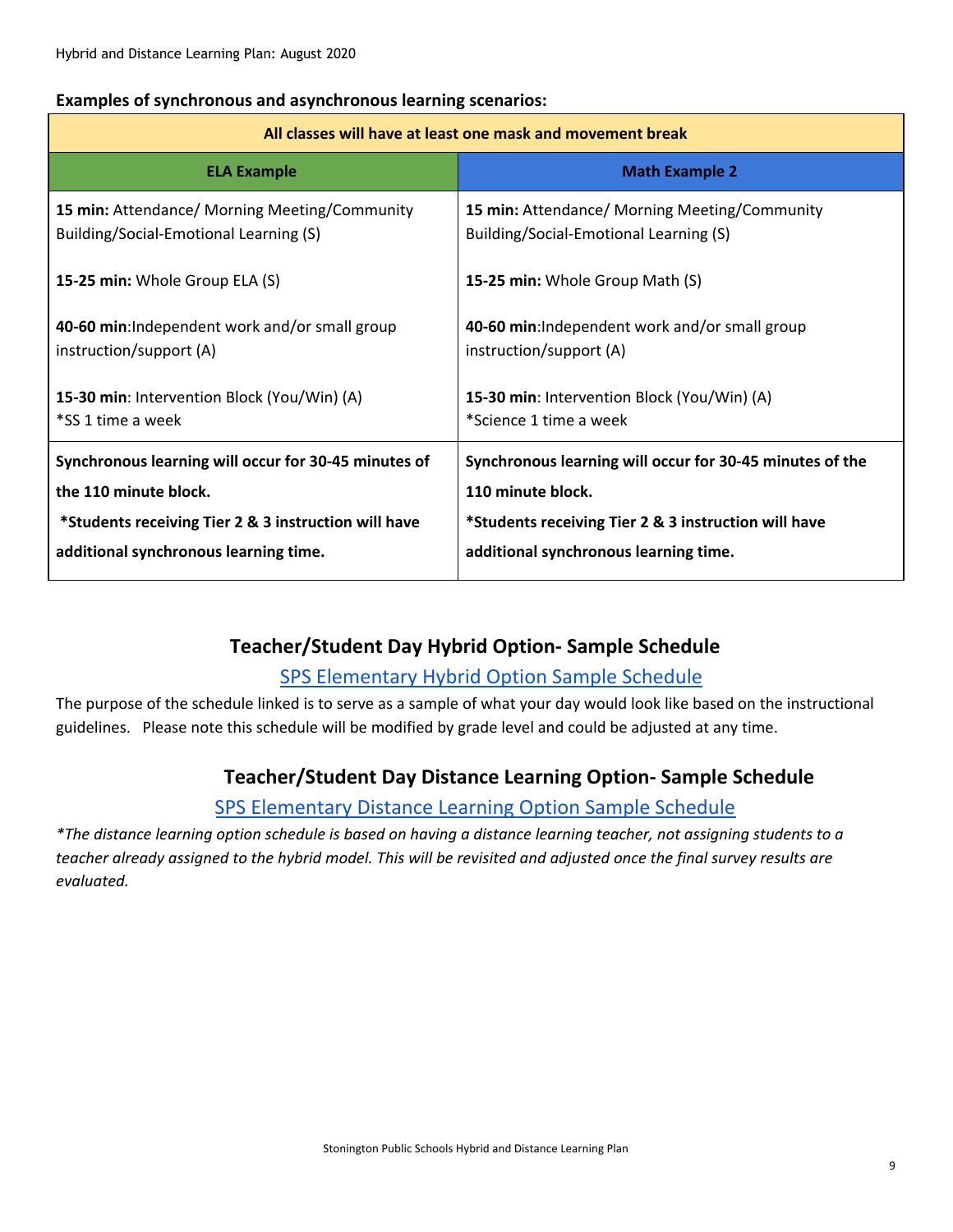#### Hybrid and Distance Learning Plan: August 2020

# **Templates: Elementary School Planning and Triage Unit Template**

| Grade:                  | Subject:                     | Unit:                     | Projected # of days:                                   |
|-------------------------|------------------------------|---------------------------|--------------------------------------------------------|
| <b>Learning Targets</b> | <b>Essential Question(s)</b> | Lesson<br><b>Sequence</b> | <b>Adjustments/Additions to</b><br>the lesson sequence |
|                         |                              |                           |                                                        |
|                         |                              |                           |                                                        |
|                         |                              |                           |                                                        |
|                         |                              |                           |                                                        |

#### **General Education Elementary Core**

| Week of:                      | <b>Grade/Content:</b>                                                     |                                         |  |
|-------------------------------|---------------------------------------------------------------------------|-----------------------------------------|--|
| Learning Target for the week: |                                                                           |                                         |  |
|                               | Brief description of the learning activities<br>(include differentiation) | <b>What's Due?</b><br><b>Assessment</b> |  |
| Monday                        |                                                                           |                                         |  |
| Tuesday                       |                                                                           |                                         |  |
| Wednesday                     |                                                                           |                                         |  |
| Thursday                      |                                                                           |                                         |  |
| Friday                        |                                                                           |                                         |  |

# **General Education Elementary Specials**

| Week of:                      | <b>Grade/Content:</b>                        |                                         |  |
|-------------------------------|----------------------------------------------|-----------------------------------------|--|
| Learning Target for the week: |                                              |                                         |  |
|                               | Brief description of the learning activities | <b>What's Due?</b><br><b>Assessment</b> |  |
| Kindergarten                  |                                              |                                         |  |
| Grade 1                       |                                              |                                         |  |
| Grade 2                       |                                              |                                         |  |
| Grade 3                       |                                              |                                         |  |
| Grade 4                       |                                              |                                         |  |
| Grade 5                       |                                              |                                         |  |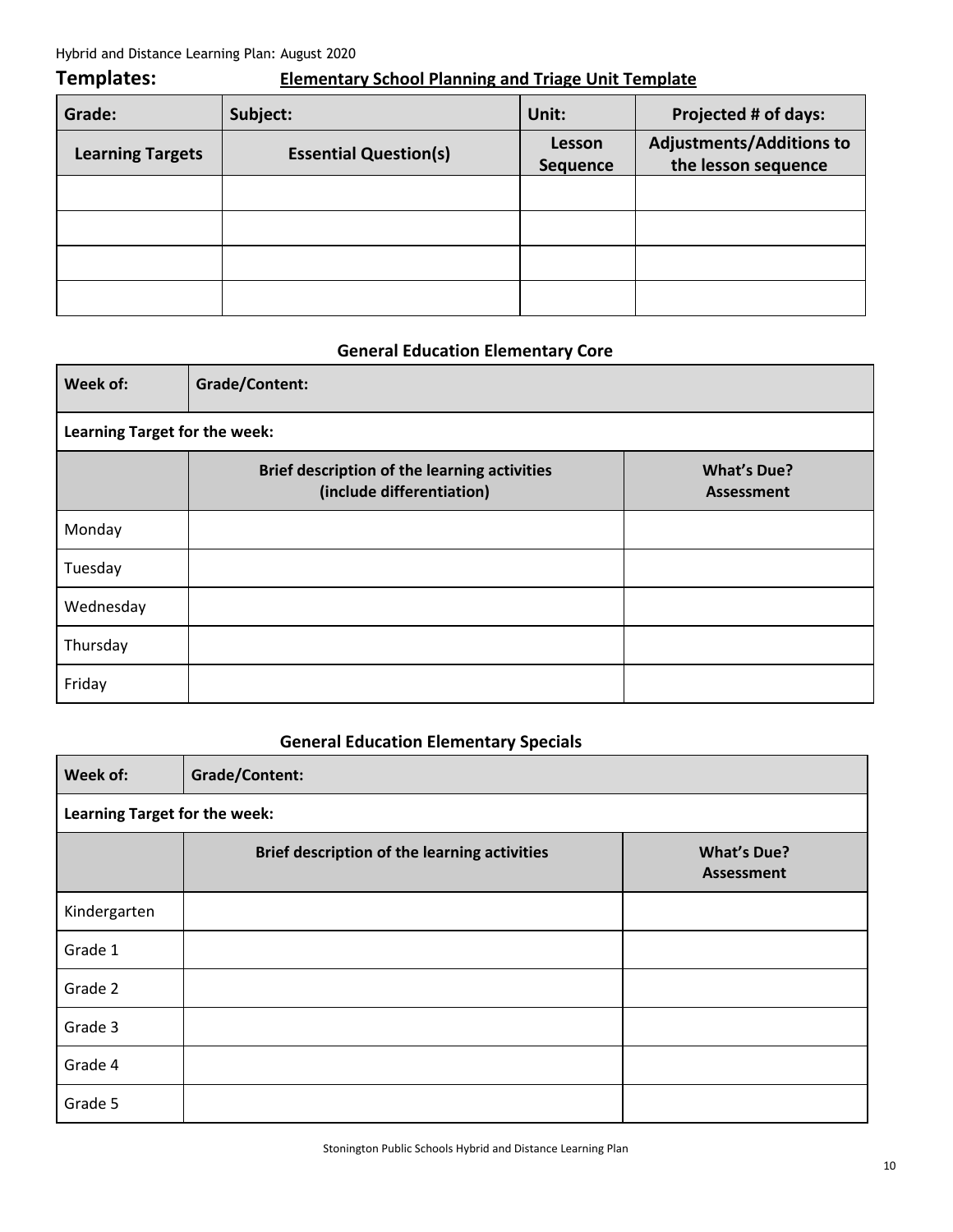# **Middle School**

#### <span id="page-10-0"></span>**Priorities:**

- Learning will be focused around prioritized curriculum content that will be outlined in quarterly Planning and Triage Templates
- Hybrid and Distance Learning planning agenda templates will be completed by 3:00pm each Friday and will posted to Google Classroom by 8:00am Monday
- **● Hybrid and Distance Learning will follow the same schedule**
- Teachers will be available throughout the whole class period to meet with students and provide synchronous instruction and/or support
- Attendance will be taken during the beginning of each class period and will be recorded in PowerSchool
- Students will join every class at the beginning of each period
- Teachers will determine grading and late policies for their classes
- Synchronous learning will occur for approximately 50% of each period
- Tier II instruction, progress monitoring, and data collection will occur during the class period
- Advisory will be held 3 times a week
- Every class period will begin with a community building and/or SEL activity
- Students will have both online and off-line learning activities
- The primary tools for communication between teachers and families will be Google Classroom, student email addresses, and Parent Square

#### **Examples of synchronous and asynchronous learning for an 80 minute period:** [\(Content Examples\)](https://docs.google.com/document/d/162aTFMVbiPsQDJNCNfIFmn3YY2wlScjIhIfkgJ5pMPA/edit?usp=sharing)

| All classes will have at least one mask and movement break                            |                                                                           |                                                                                                       |                                                           |
|---------------------------------------------------------------------------------------|---------------------------------------------------------------------------|-------------------------------------------------------------------------------------------------------|-----------------------------------------------------------|
| <b>Example 1</b>                                                                      | <b>Example 2</b>                                                          | <b>Example 3</b>                                                                                      | <b>Example 4</b>                                          |
| ~10 min: Attendance/<br>Community Building/SEL (S)                                    | ~10 min: Attendance/<br>Community Building/SEL (S)                        | ~10 min: Attendance/<br>Community Building/SEL (S)                                                    | $\sim$ 10 min: Attendance/<br>Community Building/SEL (S)  |
| 20 min: Launch $(S)$                                                                  | 40 min: Direct instruction<br>(S)                                         | <b>5 min:</b> Directions (S)                                                                          | 70 min: Direct instruction/<br>Exploration/Discussion (S) |
| 30 min: Explore-<br>Independent work and/or<br>small group<br>instruction/support (A) | 30 min: Independent work<br>and/or small group<br>instruction/support (A) | <b>35 min:</b> Students work on<br>posted assignment and/or<br>small group<br>instruction/support (A) |                                                           |
| 20 min: Summarize/<br>Discussion (S)                                                  |                                                                           | <b>30 min: Discussion of</b><br>assignment (S)                                                        |                                                           |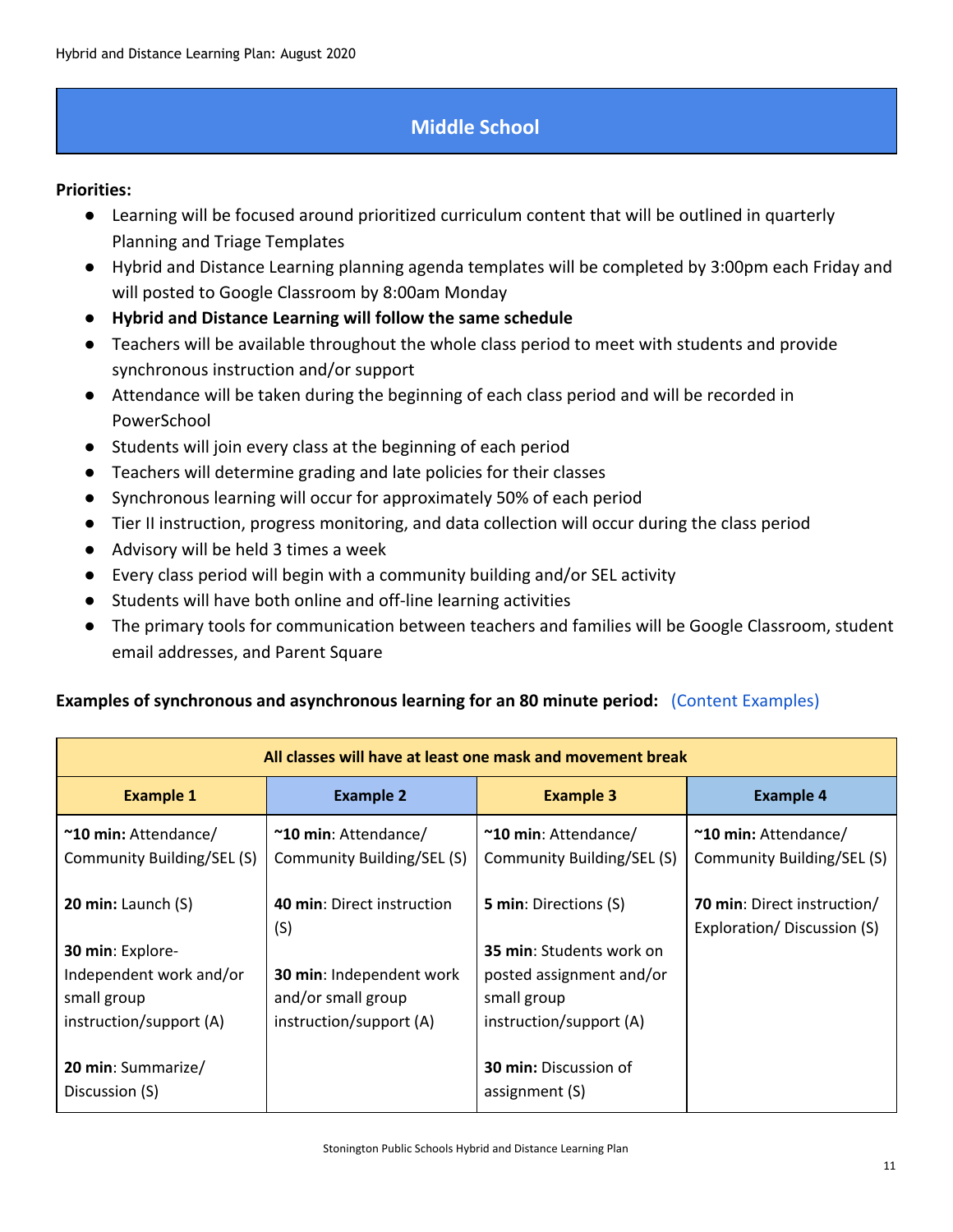#### **Synchronous learning will occur for approximately 50% of the class period**

### **Templates:**

# **Middle School Planning and Triage Quarterly Template**

Quarter:  $1 \square$   $2 \square$   $3 \square$   $4 \square$ 

| <b>Course Name</b>                                                            |                                                                                                                                                                                                                                                                                                       |                                                                                                                                    |                                                |  |  |  |  |
|-------------------------------------------------------------------------------|-------------------------------------------------------------------------------------------------------------------------------------------------------------------------------------------------------------------------------------------------------------------------------------------------------|------------------------------------------------------------------------------------------------------------------------------------|------------------------------------------------|--|--|--|--|
| $Teacher(s)$ :                                                                |                                                                                                                                                                                                                                                                                                       | Unit $(s)$ :                                                                                                                       |                                                |  |  |  |  |
| Standard code<br>and/or key<br>learning target<br>measured by<br>the activity | List the major learning activities and summative<br>assessments for the quarter (in order) with a brief<br>description.<br>These can include significant tasks from the<br>$\bullet$<br>curriculum and/or other activities/assessments<br>you know you will give.<br>Include materials and resources. | Can students<br>complete this<br>activity as is with<br>at-home learning?<br>$\checkmark$ = yes<br>If not, how will you<br>modify? | Time<br>duration<br>$(\# \circ f)$<br>classes) |  |  |  |  |
|                                                                               |                                                                                                                                                                                                                                                                                                       |                                                                                                                                    |                                                |  |  |  |  |
|                                                                               |                                                                                                                                                                                                                                                                                                       |                                                                                                                                    |                                                |  |  |  |  |

#### **Weekly Agenda Template**

Completed by 3:00pm Friday and posted to Google Classroom at 8:00am Monday

#### **Google Classroom Code:**

| Week of:                                   | <b>Grade/Content:</b>                                                     |                                         |  |  |  |  |
|--------------------------------------------|---------------------------------------------------------------------------|-----------------------------------------|--|--|--|--|
|                                            |                                                                           |                                         |  |  |  |  |
| <b>Major Learning Target for the week:</b> |                                                                           |                                         |  |  |  |  |
|                                            | Brief description of the learning activities<br>(include differentiation) | <b>What's Due?</b><br><b>Assessment</b> |  |  |  |  |
| Monday                                     |                                                                           |                                         |  |  |  |  |
| Tuesday                                    |                                                                           |                                         |  |  |  |  |
| Wednesday                                  |                                                                           |                                         |  |  |  |  |
| Thursday                                   |                                                                           |                                         |  |  |  |  |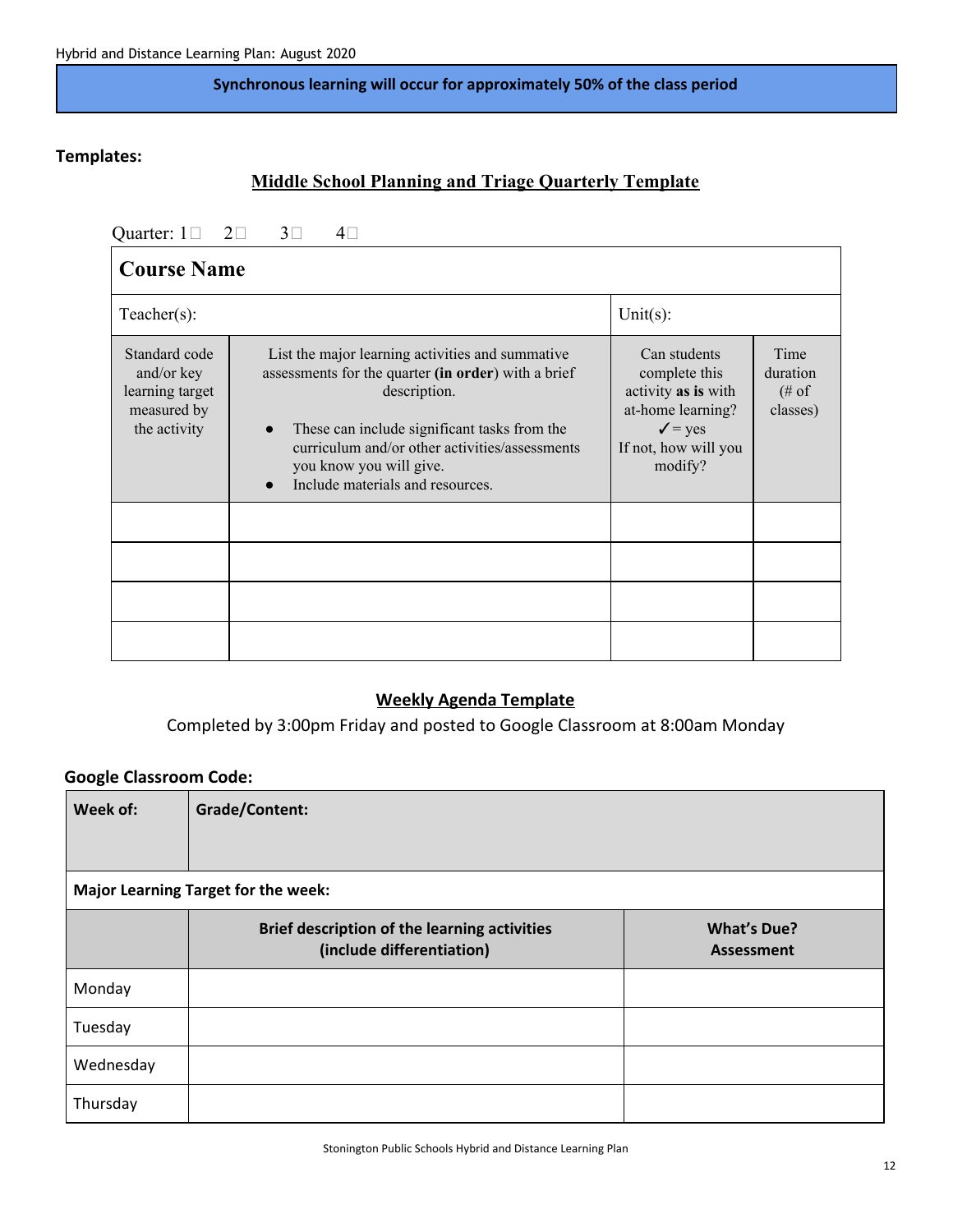Friday

#### **Middle School Schedule:**

| 2020/2021 Hybrid and Distance Learning Middle School Schedule<br>Monday, Tuesday, Thursday, Friday                                                                                                                                                                                                                                       |       |                 |                                                                |       |       |                    |  |       |       |                 |
|------------------------------------------------------------------------------------------------------------------------------------------------------------------------------------------------------------------------------------------------------------------------------------------------------------------------------------------|-------|-----------------|----------------------------------------------------------------|-------|-------|--------------------|--|-------|-------|-----------------|
| Two Cohorts:<br>A - In School- Monday/Tuesday<br>B - In School-Thursday/Friday<br>ELA, Math, Science, & Social Studies classes meet for two periods (80 minutes)<br>These classes will meet 4 times a week (one course dropped per day)<br>$\circ$<br>Art, Music, PE/Health, & Tech meet on alternating days for one period (40 minutes) |       |                 |                                                                |       |       |                    |  |       |       |                 |
| 8:00                                                                                                                                                                                                                                                                                                                                     | 8:10  |                 |                                                                |       |       | <b>Home Room</b>   |  |       |       |                 |
| 8:12                                                                                                                                                                                                                                                                                                                                     | 8:51  |                 |                                                                |       |       | <b>PERIOD 1</b>    |  |       |       |                 |
| 8:53                                                                                                                                                                                                                                                                                                                                     | 9:32  |                 |                                                                |       |       | <b>PERIOD 2</b>    |  |       |       |                 |
| 9:34                                                                                                                                                                                                                                                                                                                                     | 10:13 |                 |                                                                |       |       | <b>PERIOD 3</b>    |  |       |       |                 |
| 10:15                                                                                                                                                                                                                                                                                                                                    | 10:54 |                 |                                                                |       |       | <b>PERIOD 4</b>    |  |       |       |                 |
| 10:55                                                                                                                                                                                                                                                                                                                                    | 11:20 | Lunch 1         |                                                                | 10:55 | 11:34 | <b>PERIOD 5</b>    |  | 10:55 | 11:34 | <b>PERIOD 5</b> |
| 11:21                                                                                                                                                                                                                                                                                                                                    | 12:00 | <b>PERIOD 5</b> |                                                                | 11:35 | 12:00 | Lunch <sub>2</sub> |  | 11:35 | 12:14 | <b>PERIOD 6</b> |
| 12:01                                                                                                                                                                                                                                                                                                                                    | 12:40 | <b>PERIOD 6</b> | 12:40<br>Lunch 3<br>12:01<br><b>PERIOD 6</b><br>12:15<br>12:40 |       |       |                    |  |       |       |                 |
| 12:42                                                                                                                                                                                                                                                                                                                                    | 13:20 | ELT/ADVISORY    |                                                                |       |       |                    |  |       |       |                 |
| 13:22                                                                                                                                                                                                                                                                                                                                    | 14:01 | <b>PERIOD 7</b> |                                                                |       |       |                    |  |       |       |                 |
| 14:01                                                                                                                                                                                                                                                                                                                                    | 14:40 |                 |                                                                |       |       | <b>PERIOD 8</b>    |  |       |       |                 |

| <b>Wednesday's Schedule</b> (All At-Home Learning) |       |                |              |                               |          |         |         |         |
|----------------------------------------------------|-------|----------------|--------------|-------------------------------|----------|---------|---------|---------|
| start                                              | end   |                | 8 Gold       | 8 Blue                        | 7 Gold   | 7 Blue  | 6 Gold  | 6 Blue  |
| 8:12                                               | 8:51  | <b>BLOCK 1</b> | Class A      | Class A                       | Class A  | Class A | Class A | Class A |
| 8:53                                               | 9:32  | <b>BLOCK 2</b> | Class B      | B/C/PE<br>$WL/A-T$<br>Class B |          |         |         |         |
| 9:34                                               | 10:13 | <b>BLOCK 3</b> | B/C/PE       |                               | $WL/A-T$ |         | Class B | Class B |
| 10:15                                              | 10:54 | <b>BLOCK4</b>  | Class C      | Class C                       | Class B  | Class B | Class C | Class C |
| 10:54                                              | 11:20 |                | <b>Lunch</b> |                               |          |         |         |         |
| 11:21                                              | 12:00 | <b>BLOCK 5</b> | Class D      | Class D                       | Class C  | Class C | Class D | Class D |
| 12:01                                              | 12:40 | <b>BLOCK 6</b> | $WL/A-T$     |                               | Class D  | Class D |         | B/C/PE  |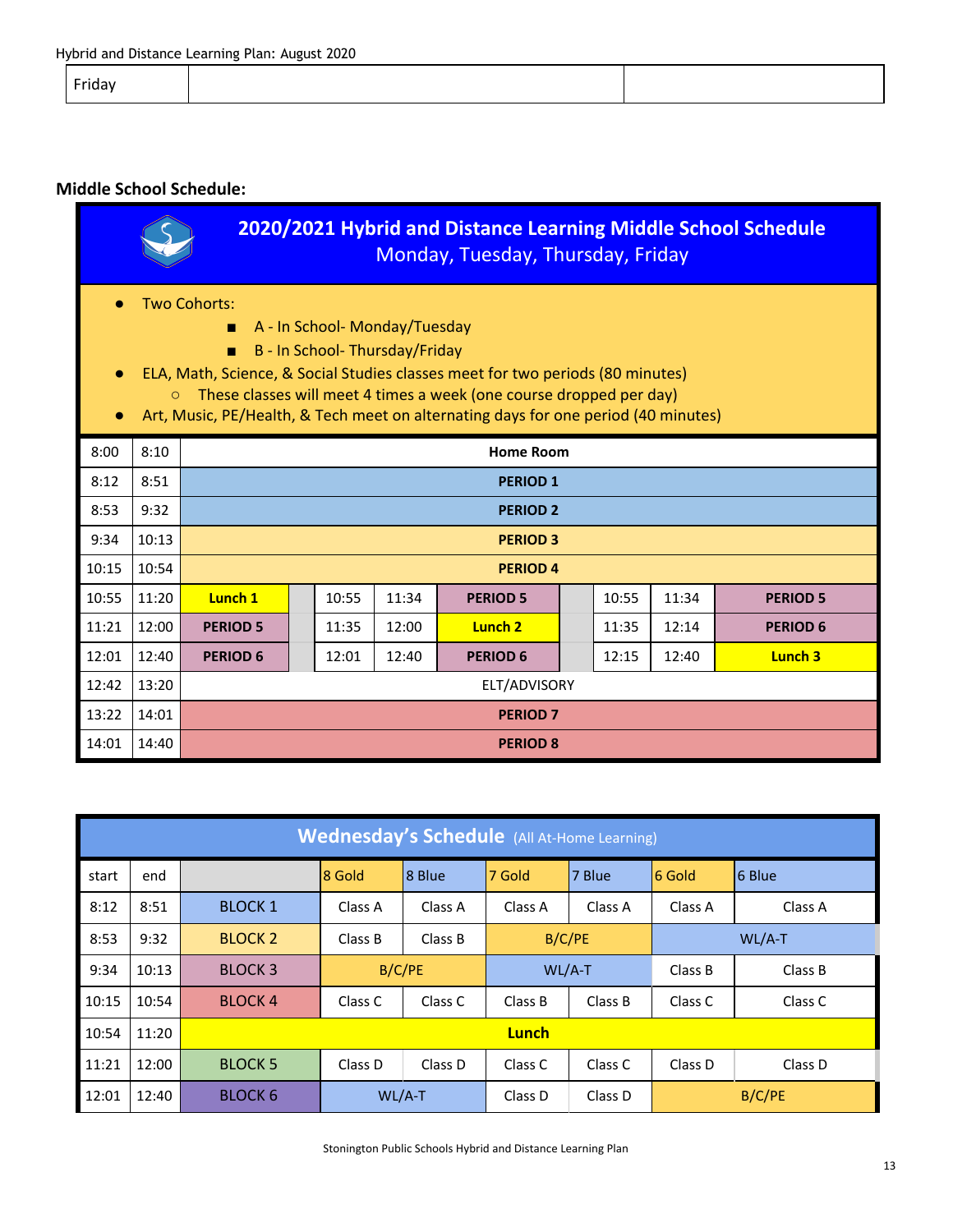Hybrid and Distance Learning Plan: August 2020

| $12:42$   13:20 | ADVISORY (2ND STEP)         |
|-----------------|-----------------------------|
| $13:22$ 13:40   | <b>Teacher Office Hours</b> |

### **Daily Rotation:**

| <b>TWO WEEK Daily Rotation</b> |                  |                  |                  |                  |  |  |  |
|--------------------------------|------------------|------------------|------------------|------------------|--|--|--|
| <b>MON</b>                     | <b>TUES</b>      | <b>WEDS</b>      | <b>THUR</b>      | <b>FRI</b>       |  |  |  |
| DAY <sub>1</sub>               | DAY <sub>2</sub> | DAY <sub>5</sub> | DAY <sub>3</sub> | DAY <sub>4</sub> |  |  |  |
| DAY <sub>3</sub>               | DAY <sub>4</sub> | DAY <sub>5</sub> | DAY <sub>1</sub> | DAY <sub>2</sub> |  |  |  |
|                                | Lunch Rotation   |                  |                  |                  |  |  |  |
|                                | Day 1            | Day 2            | Day 3            | Day 4            |  |  |  |
| Lunch 1                        | Grade 6          | Grade 7          | Grade 6          | Grade 6          |  |  |  |
| Lunch <sub>2</sub>             | Grade 8          | Grade 8          | Grade 7          | Grade 7          |  |  |  |
| Lunch 3                        | Grade 7          | Grade 6          | Grade 8          | Grade 8          |  |  |  |

### **Class Rotation:**

| <b>PERIOD</b>            | DAY1 | DAY 2 | DAY <sub>3</sub> | DAY <sub>4</sub> |
|--------------------------|------|-------|------------------|------------------|
|                          | A    |       |                  | G                |
| $\overline{\phantom{a}}$ | B    | D     |                  | H                |
| 3                        |      |       | G                | A                |
|                          | D    |       | Н                | B                |
| к                        | F    | G     | A                |                  |
| 6                        | E    | Н     | B                | D                |
|                          | G    | A     |                  | F                |
| 8                        | Н    | B     | D                |                  |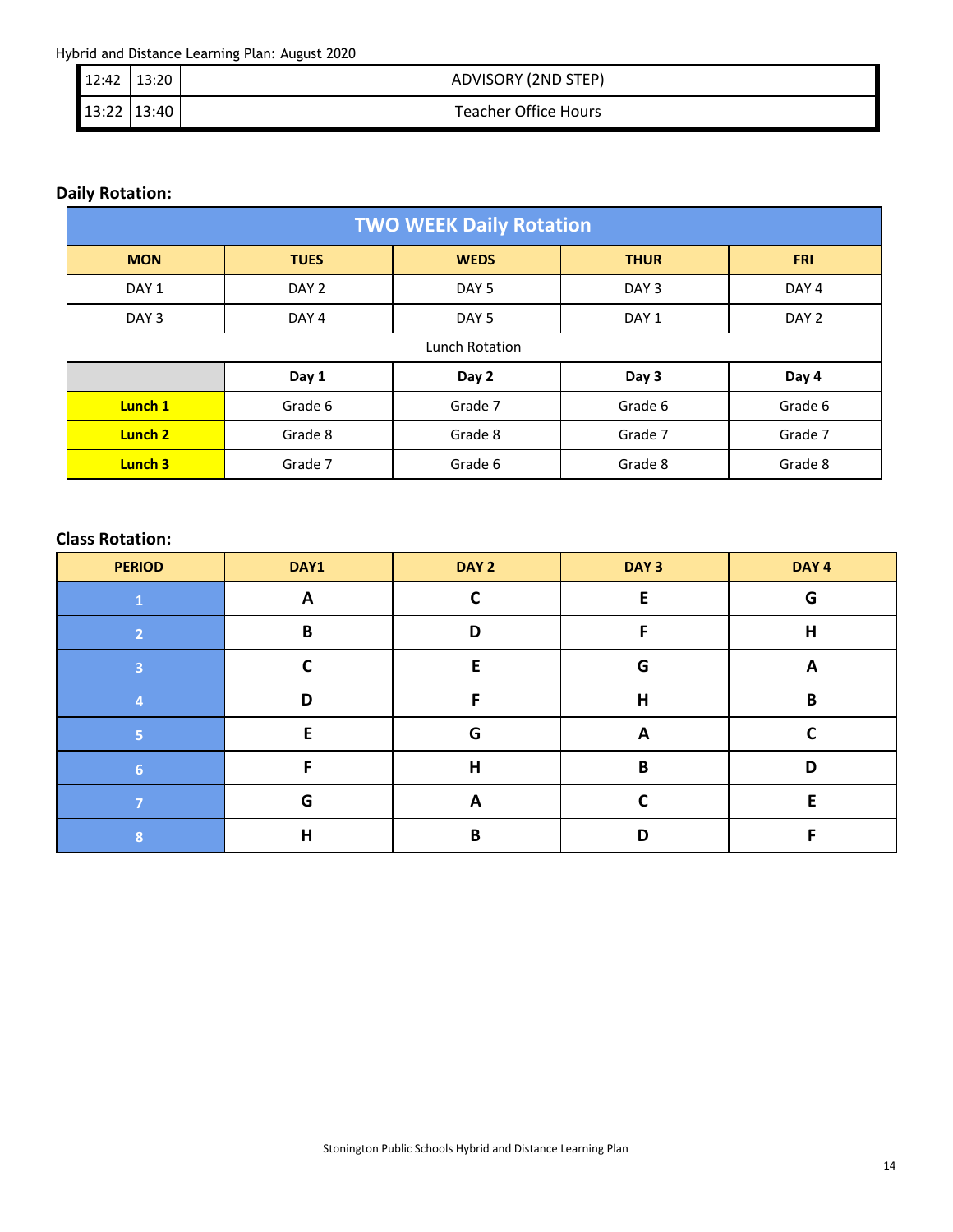# **High School**

#### <span id="page-14-0"></span>**Priorities:**

- Learning will be focused around prioritized curriculum content that will be outlined in quarterly Planning and Triage Templates
- Hybrid and Distance Learning Agenda Templates will be completed and posted to Google Classroom by 7:30am Monday
- **● The Hybrid and Distance Learning schedule will be the same**
- Students will join every class at the beginning of each period
- Attendance will be taken at the beginning of each class period and will be recorded in PowerSchool
- Synchronous learning will occur for ~50% of the class period
- Teachers will be available throughout the whole class period to meet with students and provide synchronous instruction and/or support
- Teachers will determine grading and late policies
- Grades will be scored as Total Points in PowerSchool
- TASC Block will meet everyday except Wednesday. Advisory will be held 1 day each week
- Every class period will begin with a community building and/or SEL activity
- Students will have both online and off-line learning activities
- The primary tools for communication between teachers and families will be Google Classroom, student email addresses, Parent Square and parent provided email addresses

#### Examples of synchronous and asynchronous learning scenarios for a 75 period: [\(Content Examples](https://docs.google.com/document/d/162aTFMVbiPsQDJNCNfIFmn3YY2wlScjIhIfkgJ5pMPA/edit?usp=sharing))

| <b>Example 1</b>                                                                                                                                                                                                              | <b>Example 2</b>                                                                                                                                                | <b>Example 3</b>                                                                                                                                                                                    |  |  |  |  |  |
|-------------------------------------------------------------------------------------------------------------------------------------------------------------------------------------------------------------------------------|-----------------------------------------------------------------------------------------------------------------------------------------------------------------|-----------------------------------------------------------------------------------------------------------------------------------------------------------------------------------------------------|--|--|--|--|--|
| All classes will have at least one mask and movement break                                                                                                                                                                    |                                                                                                                                                                 |                                                                                                                                                                                                     |  |  |  |  |  |
| (LES model)<br><b>15 min:</b> Attendance/ Community<br>Building/ SEL/ Launch (S)<br>50 min: Explore- Independent<br>work and/or small group<br>instruction/support (A)<br><b>10 min:</b> Whole group for the<br>summarize (S) | 20 min: Attendance/ Community<br>Building/ SEL /Direct<br>instruction/Discussions (S)<br>55 min: Independent work and/or<br>small group instruction/support (A) | <b>10 min: Attendance/ Community</b><br><b>Building/SEL/ Directions</b><br>30 min: Independent work and/or<br>small group instruction/support (A)<br><b>35 min:</b> Discussion of assignment<br>(S) |  |  |  |  |  |
| Synchronous learning will occur for ~50% of the class period                                                                                                                                                                  |                                                                                                                                                                 |                                                                                                                                                                                                     |  |  |  |  |  |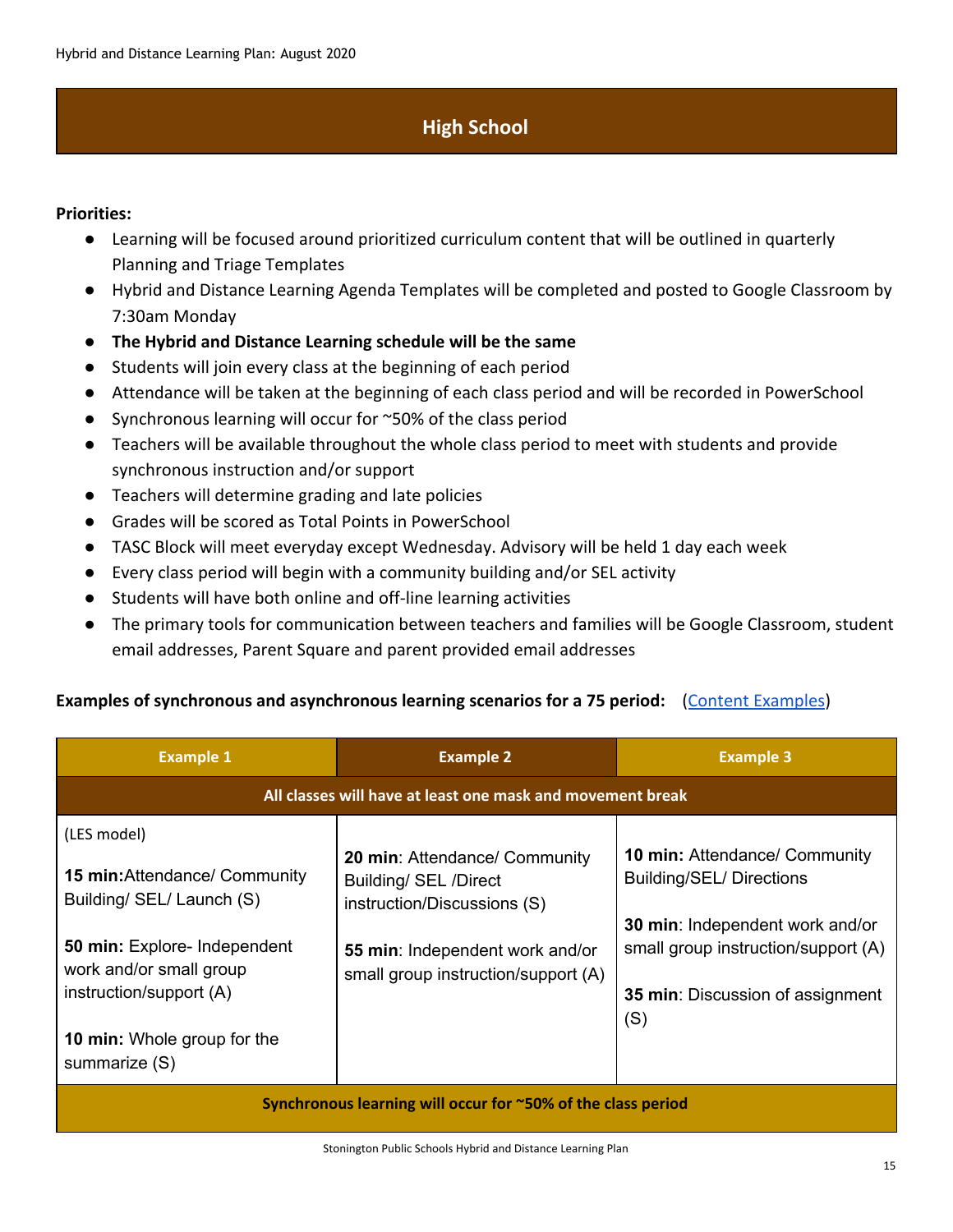### **Templates:**

### **High School Planning and Triage Quarterly Template**

Quarter:  $1 \square$   $2 \square$   $3 \square$   $4 \square$ 

| <b>Course Name</b>                                                                                                                                                                                                                                                                                                                                                        |  |                                                                                                                                                                                    |  |  |  |  |
|---------------------------------------------------------------------------------------------------------------------------------------------------------------------------------------------------------------------------------------------------------------------------------------------------------------------------------------------------------------------------|--|------------------------------------------------------------------------------------------------------------------------------------------------------------------------------------|--|--|--|--|
| $Teacher(s)$ :                                                                                                                                                                                                                                                                                                                                                            |  | Unit $(s)$ :                                                                                                                                                                       |  |  |  |  |
| Standard code<br>List the major learning activities and summative<br>assessments for the quarter (in order) with a brief<br>and/or key<br>learning target<br>description.<br>measured by<br>the activity<br>These can include significant tasks from the<br>curriculum and/or other activities/assessments<br>you know you will give.<br>Include materials and resources. |  | Can students<br>Time<br>complete this<br>duration<br>activity as is with<br>$(\# \circ f)$<br>at-home learning?<br>classes)<br>$\sqrt{ }$ = yes<br>If not, how will you<br>modify? |  |  |  |  |
|                                                                                                                                                                                                                                                                                                                                                                           |  |                                                                                                                                                                                    |  |  |  |  |
|                                                                                                                                                                                                                                                                                                                                                                           |  |                                                                                                                                                                                    |  |  |  |  |
|                                                                                                                                                                                                                                                                                                                                                                           |  |                                                                                                                                                                                    |  |  |  |  |

## **Weekly Agenda Template**

(Teachers can use a format that works best for their class Agendas will be posted to Google Classroom by 7:30 am)

#### **Google Classroom Code:**

| Course:                       | Dates:                                                                |                                                        |  |  |  |  |
|-------------------------------|-----------------------------------------------------------------------|--------------------------------------------------------|--|--|--|--|
| <b>Weekly Learning Target</b> |                                                                       |                                                        |  |  |  |  |
|                               | <b>Lesson Sequence</b><br>(include differentiation & recorded lesson) | <b>Assignments Due</b><br>and/or<br><b>Assessments</b> |  |  |  |  |
| Class Session 1               |                                                                       |                                                        |  |  |  |  |
| Class Session 2               |                                                                       |                                                        |  |  |  |  |
| Class Session 3               |                                                                       |                                                        |  |  |  |  |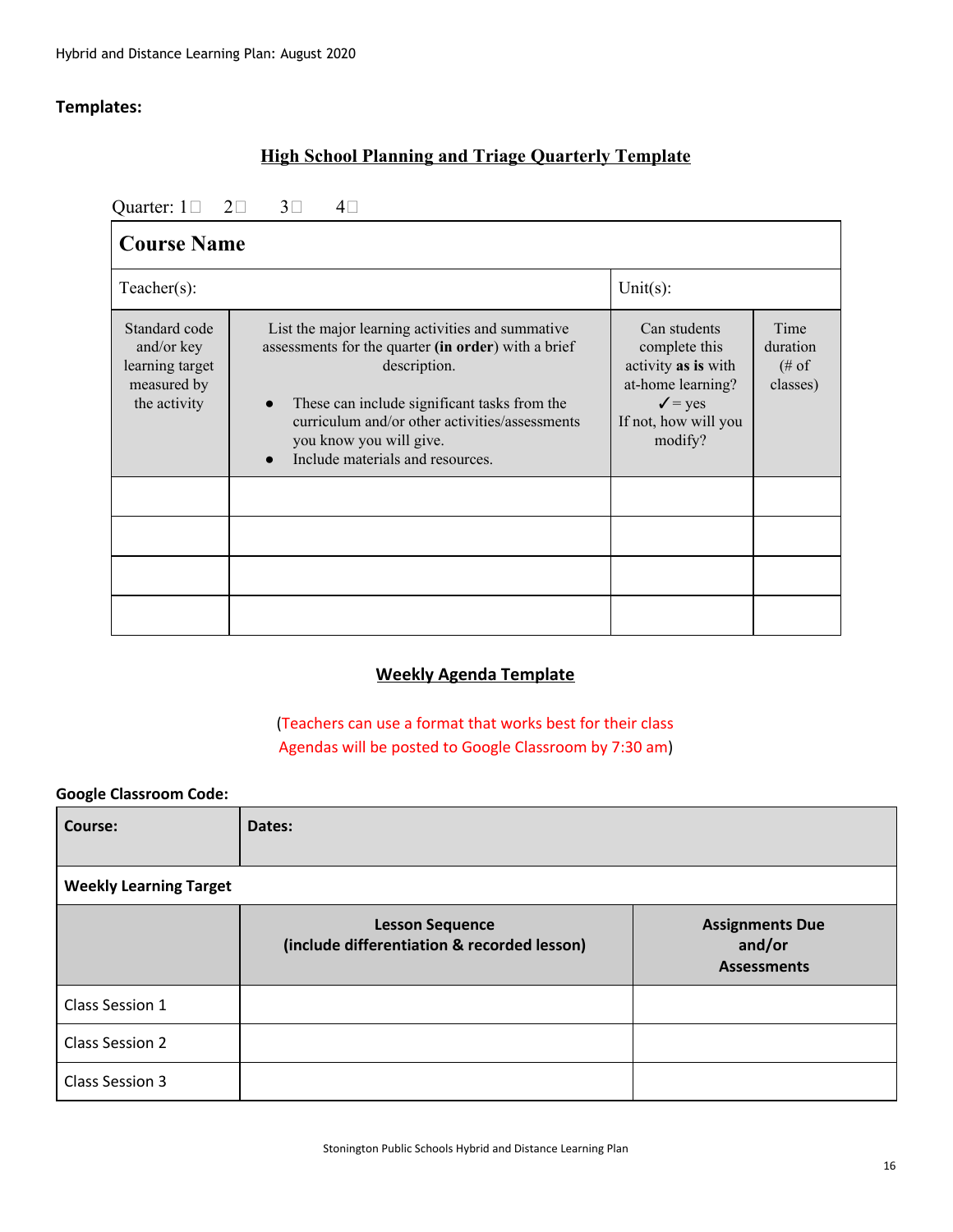#### **High School Schedule:**

r.

|                                                                                                                                                                                                                                                                                                                                              | 2020/2021 Hybrid and Distance Learning High School Schedule |                  |                |                       |               |                 |  |  |  |
|----------------------------------------------------------------------------------------------------------------------------------------------------------------------------------------------------------------------------------------------------------------------------------------------------------------------------------------------|-------------------------------------------------------------|------------------|----------------|-----------------------|---------------|-----------------|--|--|--|
| <b>Two Cohorts:</b><br>A - Last names beginning with A-K Monday/Tuesday.<br>п.<br>B - Last names beginning with L-Z Thursday/Friday.<br>٠<br>There will be some students that may switch due to scheduling requirements.<br>$\bullet$<br>Monday and Thursday are A days. Thursday and Friday are B days. Wednesdays will alternate A then B. |                                                             |                  |                |                       |               |                 |  |  |  |
| Week 1                                                                                                                                                                                                                                                                                                                                       | <b>BlockTime</b>                                            | <b>Monday</b>    | <b>Tuesday</b> | Wednesday             | Thursday      | Friday          |  |  |  |
|                                                                                                                                                                                                                                                                                                                                              | $7:30-8:45(75)$                                             | A 1A             | A 1B           | 1A 7:30-8:30          | <b>B1A</b>    | <b>B</b> 1B     |  |  |  |
|                                                                                                                                                                                                                                                                                                                                              | 8:50-9:30 (40)                                              | A/TASC           | A/TASC         | 2A 8:40-9:40          | B/TASC        | B/TASC          |  |  |  |
|                                                                                                                                                                                                                                                                                                                                              | $9:35-10:45(75)$                                            | A <sub>2</sub> A | A 2B           | 3A 9:50-10:50         | <b>B2A</b>    | <b>B2B</b>      |  |  |  |
|                                                                                                                                                                                                                                                                                                                                              | 10:50-12:35<br>$(^{275})$                                   | A <sub>3</sub> A | $A$ 3B         | 4A 11-12              | <b>B3A</b>    | B <sub>3B</sub> |  |  |  |
|                                                                                                                                                                                                                                                                                                                                              | 12:40-1:53 (73)                                             | A 4A             | A 4B           | Office/Hrs<br>12:30-2 | <b>B4A</b>    | <b>B4B</b>      |  |  |  |
| Week 2                                                                                                                                                                                                                                                                                                                                       | <b>BlockTime</b>                                            | <b>Monday</b>    | Tuesday        | Wednesday             | Thursday      | Friday          |  |  |  |
|                                                                                                                                                                                                                                                                                                                                              | $7:30-8:45(75)$                                             | A 1A             | A 1B           | 1B 7:30-8:30          | <b>B1A</b>    | <b>B</b> 1B     |  |  |  |
|                                                                                                                                                                                                                                                                                                                                              | 8:50-9:30 (40)                                              | A/TASC           | A/TASC         | 2B 8:40-9:40          | <b>B/TASC</b> | B/TASC          |  |  |  |
|                                                                                                                                                                                                                                                                                                                                              | $9:35-10:45(75)$                                            | A 2A             | A 2B           | 3B 9:50-10:50         | <b>B2A</b>    | B <sub>2B</sub> |  |  |  |
|                                                                                                                                                                                                                                                                                                                                              | 10:50-12:35<br>$(^{275})$                                   | $A$ $3A$         | $A$ 3 $B$      | 4B 11-12              | <b>B3A</b>    | <b>B3B</b>      |  |  |  |
|                                                                                                                                                                                                                                                                                                                                              | 12:40-1:53 (73)                                             | A 4A             | $A$ 4B         | Office/Hrs<br>12:30-2 | <b>B4A</b>    | <b>B4B</b>      |  |  |  |

Lunch Waves 1st lunch 10:50-11:15 Class 11:20-12:35 (75)

2nd lunch 11:25-11:50 Class 10:50-11:22 and 11:53-12:35 (73)

3rd lunch 12:10-12:35 Class 10:50-12:05 (75)